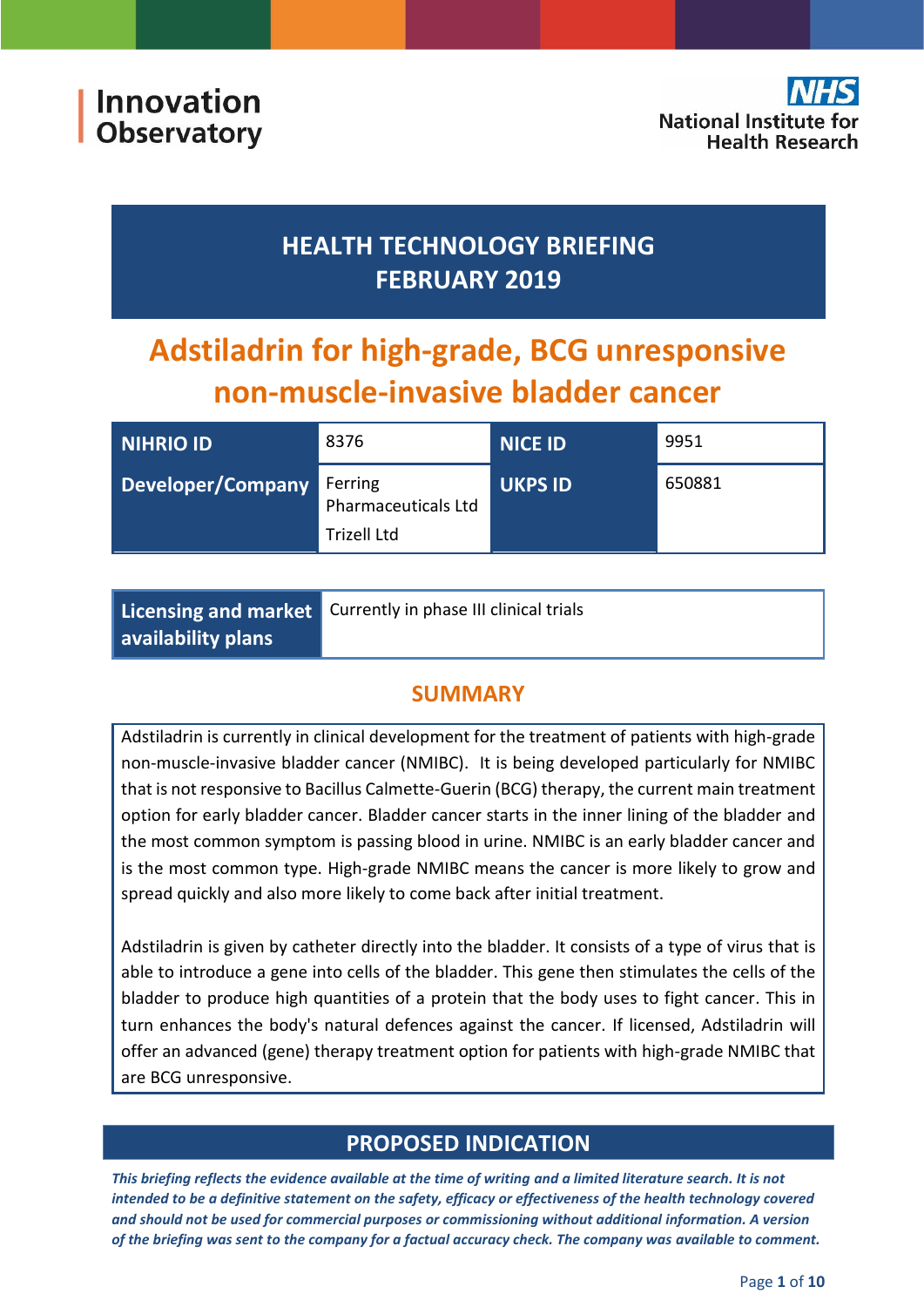Patients with high-grade non-muscle-invasive bladder cancer (NMIBC) that are Bacillus Calmette-Guerin (BCG) unresponsive including papillary NMIBC alone (Ta or T1), carcinoma in situ (CIS) alone, or a combination of CIS and papillary disease.<sup>a</sup>

### <span id="page-1-0"></span>**TECHNOLOGY**

#### **DESCRIPTION**

Adstiladrin (rAd-IFN-alpha2b, nadofaragene firadenovec, previously known as Instiladrin) is a gene therapy consisting of an adenovirus containing the gene interferon (IFN)-alpha2b. Adstiladrin is given by catheter into the bladder where the virus introduces the active gene into cells of the bladder lining to do its work. The cell's internal machinery picks up the gene and translates its DNA sequence, resulting in the cells producing high quantities of interferon alpha-2b protein, a naturally occurring protein the body uses to fight cancer. This novel gene therapy approach turns the patient's own bladder wall cells into multiple interferon microfactories, enhancing the body's natural defences against the cancer. 1

Adstiladrin is currently in phase III clinical development for the treatment of high-grade, BCG unresponsive NMIBC.<sup>2</sup> The proposed dose of Adstiladrin is 3x10^11viral particles (vps)/ml in 75 mL. The total dose will be given as a single, one-hour intravesical administration which may, depending on clinical response, be repeated every 3 months[.](#page-1-0)<sup>a</sup>

#### **INNOVATION AND/OR ADVANTAGES**

Recombinant intravesical IFN alpha-2b protein demonstrated promising initial clinical results in NMIBC. Intravesical IFN alpha-2b gene delivery offers a novel approach and increases the duration of exposure to IFN alpha-2b. Recombinant adenovirus (rAd)-IFN-alpha2b is a replication-deficient adenovirus-based gene transfer vector that encodes the human IFN-alpha2b gene. Syn3, a polyamide surfactant, is incorporated into the drug formulation (rAd-IFN-alpha2b, Adstiladrin) to enhance adenoviral transduction of the bladder lining.

Improvement in rAd–IFN-alpha gene transfer and expression has been shown with Syn3 in both normal urothelium and human urothelial carcinoma that grows in mice. rAd-IFN-alpha2b gene therapy mimics the physiologic events associated with viral infection, which results in local rather than systemic IFN-alpha2b production and subsequent tumour regression. $3$ 

Adstiladrin is classified as an Advanced Therapy Medicinal Product (ATMP) by the European Medicines Agency.<sup>b</sup>

#### **DEVELOPMENT STATUS AND/OR REGULATORY DESIGNATIONS**

Adstiladrin does not currently have Marketing Authorisation in the EU/UK for any indication.

Adstiladrin is in phase III clinical development for malignant pleural mesothelioma.<sup>4</sup>

**.** 

a information provided by company

b Information provided by Ferring Pharmaceuticals Ltd on UK PharmaScan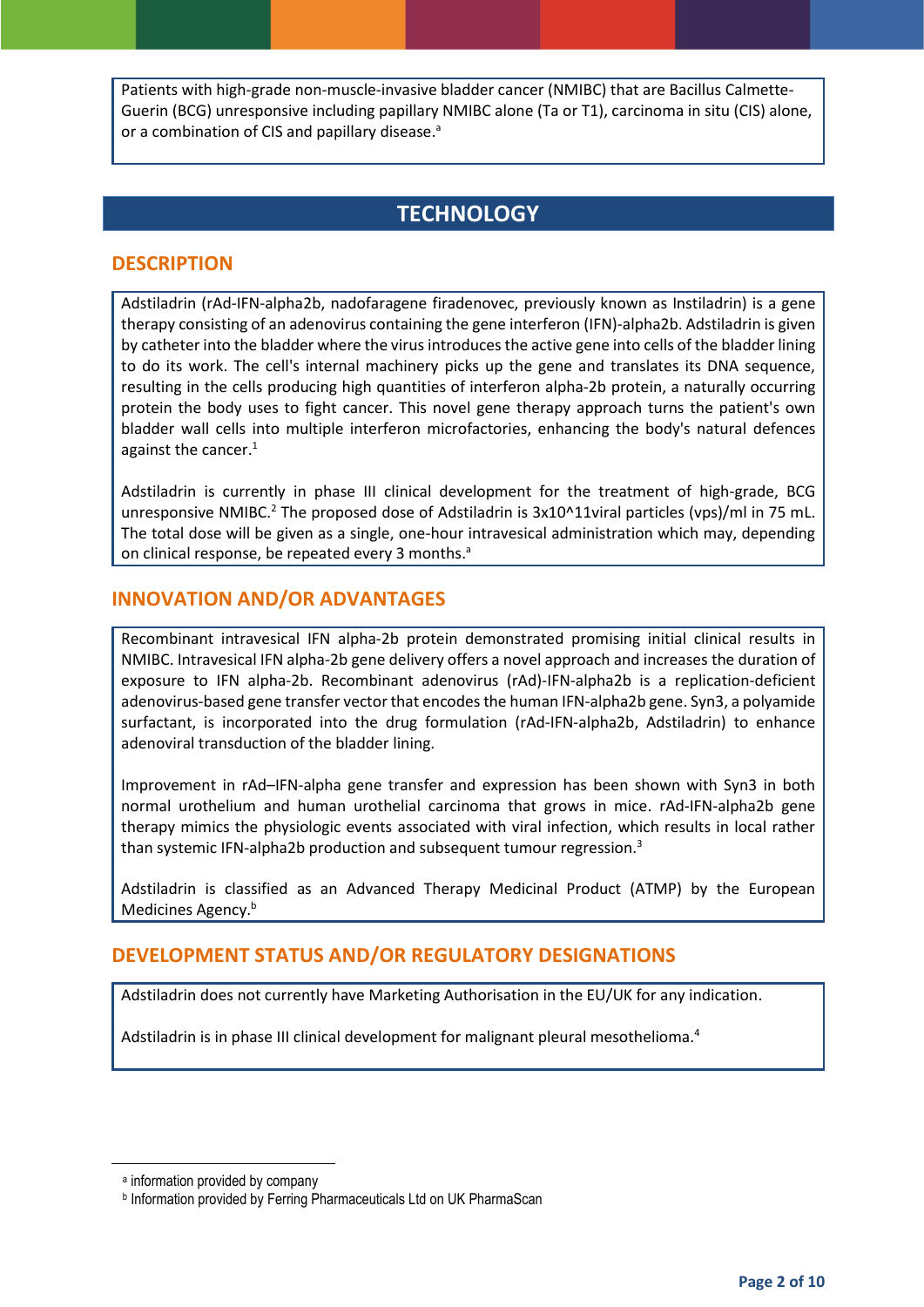#### **PATIENT GROUP**

#### **DISEASE BACKGROUND**

Bladder cancer is cancer that starts in the inner lining of the bladder.<sup>5</sup> Bladder cancer can be classified by how far it has spread. If the cancerous cells are contained inside the inner lining of the bladder, it is described as non-muscle-invasive, early or superficial, i.e. NMIBC. This is the most common type of bladder cancer.6,7 Early bladder cancer usually appears as small growths, shaped like mushrooms, which grow out of the bladder lining. This is called papillary bladder cancer. These growths can be surgically removed and they may never come back. However, some types of NMIBC are more likely to come back, including carcinoma in situ (CIS) and high-grade T1 tumours, both of which can grow quickly. CIS are flat cancers that do not grow out of the bladder wall, but the cancer cells look very abnormal; this is known as high-grade cancer. High-grade T1 tumours are superficial cancers that have grown from the bladder lining into a layer underneath, called the lamina propria.<sup>7,8</sup>.High grade means the cancer is more likely to grow spread and come back after treatment.<sup>9</sup>

Bladder cancer is caused by changes to the cells of the bladder. It is often linked with exposure to certain chemicals, but the cause is not always known.<sup>10</sup> There are certain factors that can increase the risk for bladder cancer. These include smoking, exposure to chemicals such as arylamines and polycyclic aromatic hydrocarbons, exposure to water disinfection chemicals such as chlorine and trihalomethanes, treatment for some other cancers, other medical conditions such as diabetes and spinal cord injury, bladder infections and chronic bladder irritation, diet and alcohol intake, previous bladder cancer, and family history.<sup>11</sup>

The most common symptom of bladder cancer is blood in urine that is usually painless. Less common symptoms of bladder cancer include a need to urinate on a more frequent basis, sudden urges to urinate, and a burning sensation when passing urine.<sup>12</sup>

A diagnosis of bladder cancer, and some treatments for the condition, can have a significant impact on a patient's life. The emotional impact of living with bladder cancer can be huge which can sometimes trigger depression. If the bladder is removed, an alternative way of passing urine out of the body will be created during the operation. This is called urinary diversion. There are various types of urinary diversion such as urostomy, bladder reconstruction, and continent urinary diversion. Patients with bladder cancer may also have sexual problems.<sup>13</sup>

#### **CLINICAL NEED AND BURDEN OF DISEASE**

Bladder cancer accounted for 3% of all new cancer cases in 2015. In England in 2016, newly diagnosed registered cases of malignant neoplasms of bladder (ICD 10 code: C67) were 8,437, and directly agestandardised incidence rate in males was 27.3 per 100,000 and in females was 8.2 per 100,000.<sup>14</sup> Bladder cancer incidence rates are projected to fall by 34% in the UK between 2014 and 2035, from 20.44 cases per 100,000 (10,057 observed cases) to 13.43 cases per 100,000 population by 2035 (10,386 projected cases). 15,16

At diagnosis, 70–80 % of bladder cancers are NMIBC.<sup>17</sup> This would be equivalent to between 5,906 and 6,750 of the newly diagnosed cases in England in 2016. Up to 50% of patients fail BCG, significantly increasing the risk of progression and death.<sup>18</sup> Approximately 10–20% of complete responders eventually progress to muscle-invasive disease, compared with 66 % of non-responders. Patients with high-risk [high-grade T1 and/or CIS] represent a challenging group, with an increased 5 year risk of recurrence (up to 80%) and progression (up to 50%).<sup>17</sup> In 2017-18 there were 69,854 hospital admissions and 40,796 day cases in England for malignant neoplasm of bladder.<sup>19</sup>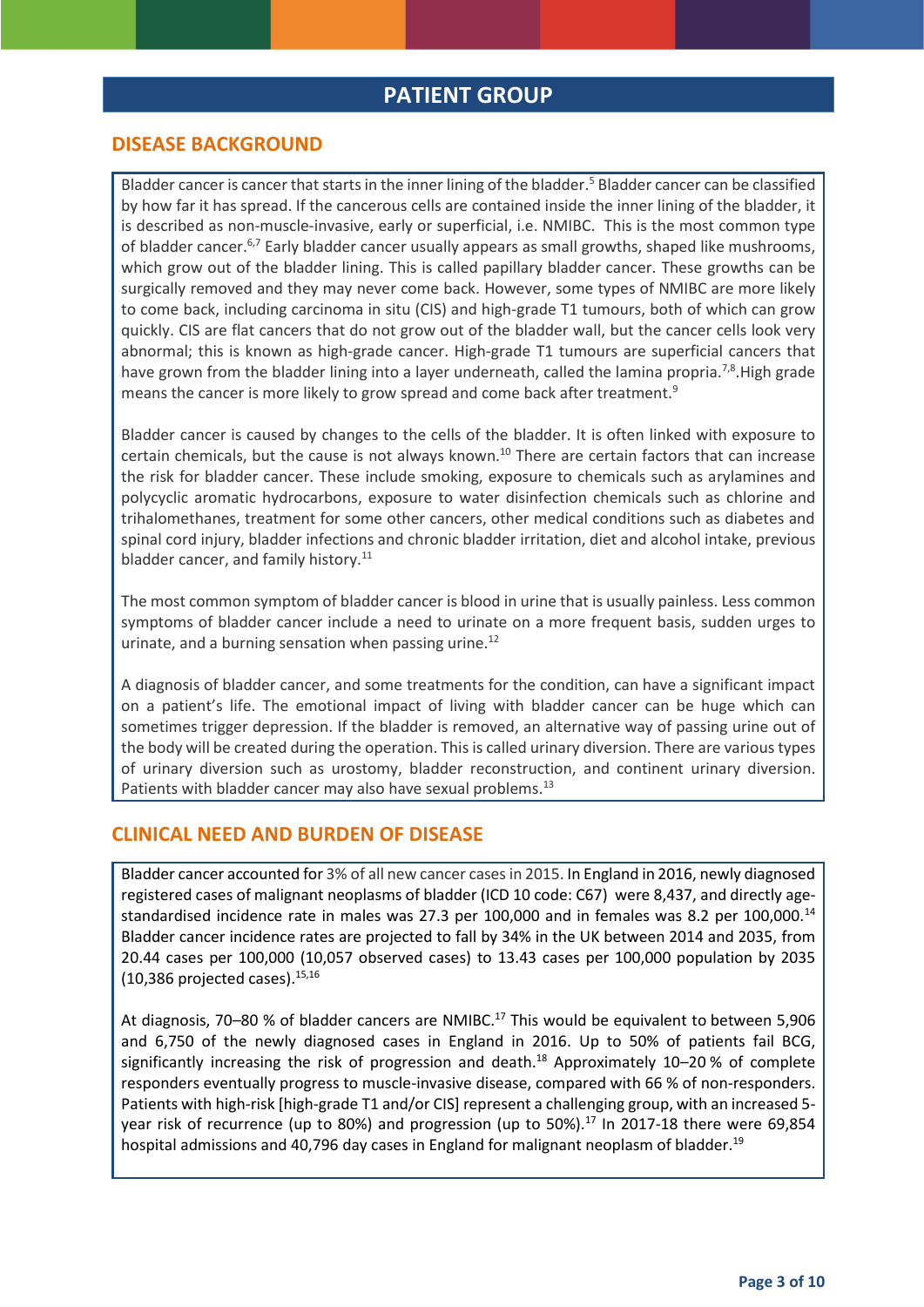Registered deaths in England due to bladder cancer in 2017 were 5,014.<sup>20</sup> Bladder cancer mortality rates are projected to fall by 14% in the UK between 2014 and 2035, from 11 deaths per 100,000 to 9 deaths per 100,000 people by  $2035.<sup>21</sup>$ 

Age-standardised one-year and five-year survival rates for patients aged 15 to 99 years diagnosed with bladder cancer in England between 2011 and 2015 were 75.0% and 56.4% respectively.<sup>22</sup> Bladder cancer survival is higher in men than women.<sup>23</sup>

### **PATIENT TREATMENT PATHWAY**

#### **TREATMENT PATHWAY**

Bladder cancer is treated by a multidisciplinary team that may include a urologist, a clinical oncologist, a pathologist, and a radiologist. The recommended treatment plan for NMIBC depends on the risk of the cancer returning or spreading beyond the lining of the bladder. This risk is calculated using a series of factors, including the number of tumours present in the bladder, whether the tumours are larger than 3cm (1 inch) in diameter, whether the patient has had bladder cancer before, and the grade of the cancer cells.<sup>24</sup> People with high-risk NMIBC have transurethral resection of a bladder tumour (TURBT) operation to remove the cancer from the bladder lining (TURBT procedure may be performed during the first cystoscopy, when tissue samples are taken for testing). Patients should be offered a second TURBT, within 6 weeks of the initial investigation. A CT scan or an MRI scan may also be required.<sup>24,25</sup>

The treatment option for patients with high-risk NMIBC includes either a course of BCG treatment (using a variant of the BCG vaccine), or an operation to remove the bladder (cystectomy). If BCG treatment does not work, or the side effects are too strong, the patient will be referred back to a specialist urology team. The patient should be offered regular follow-ups.<sup>24</sup>

The patient can have the growths removed with cystoscopy again if stage Ta or T1 bladder cancer comes back (relapses) after treatment. Biopsies are usually taken to check that the cancer is still at an early stage. If it is, the patient usually has chemotherapy or BCG treatment into the bladder. Then they go back to having regular cystoscopies to check the bladder. The patient may need more intensive treatment if the cancer is grade 3, at a more advanced stage than before, or CIS that has come back after treatment into the bladder. 25

#### **CURRENT TREATMENT OPTIONS**

- For patients with high-grade NMIBC after one or two TURBT operations, NICE recommend to: <sup>26</sup>Offer the choice of intravesical BCG or radical cystectomy
- Offer induction and maintenance intravesical BCG to people having treatment with intravesical BCG. If induction BCG fails (because it is not tolerated, or bladder cancer persists or recurs after treatment with BCG), NICE recommend to refer the person's care to a specialist urology multidisciplinary team. For people in whom induction BCG has failed, the specialist urology multidisciplinary team should assess the suitability of radical cystectomy, or further intravesical therapy if radical cystectomy is unsuitable or declined by the person, or if the bladder cancer that recurs is intermediate- or low-risk.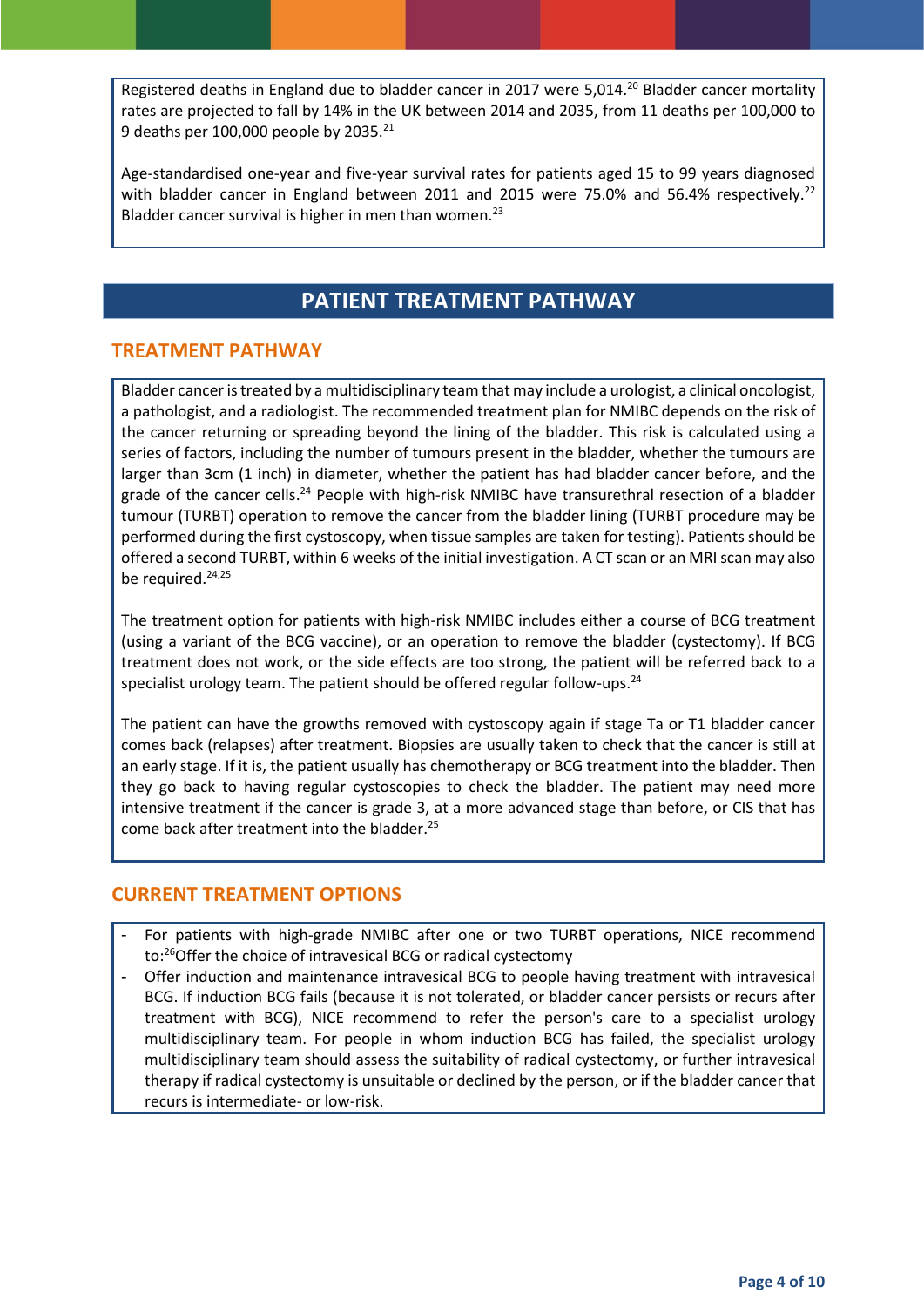#### **PLACE OF TECHNOLOGY**

If licensed, Adstiladrin will offer an advanced therapy treatment option for patients with high-grade NMIBC that are BCG unresponsive including papillary NMIBC alone (Ta or T1), CIS alone, or a combination of CIS and papillary disease.

# **CLINICAL TRIAL INFORMATION**

| <b>Trial</b>                 | NCT02773849, rAd-IFN-CS-003; Adstiladrin; phase III                                                                                                                                                                                                                                                                                                                                                                                                                                                                                                                                                                                                                                   |
|------------------------------|---------------------------------------------------------------------------------------------------------------------------------------------------------------------------------------------------------------------------------------------------------------------------------------------------------------------------------------------------------------------------------------------------------------------------------------------------------------------------------------------------------------------------------------------------------------------------------------------------------------------------------------------------------------------------------------|
| <b>Sponsor</b>               | FKD Therapies Oy                                                                                                                                                                                                                                                                                                                                                                                                                                                                                                                                                                                                                                                                      |
| <b>Status</b>                | Ongoing                                                                                                                                                                                                                                                                                                                                                                                                                                                                                                                                                                                                                                                                               |
| Source of                    | Trial registry <sup>2</sup>                                                                                                                                                                                                                                                                                                                                                                                                                                                                                                                                                                                                                                                           |
| <b>Information</b>           |                                                                                                                                                                                                                                                                                                                                                                                                                                                                                                                                                                                                                                                                                       |
| <b>Location</b>              | <b>USA</b>                                                                                                                                                                                                                                                                                                                                                                                                                                                                                                                                                                                                                                                                            |
| <b>Design</b>                | Non-randomised (Open label), single group assignment                                                                                                                                                                                                                                                                                                                                                                                                                                                                                                                                                                                                                                  |
| <b>Participants</b>          | n=150 (planned); aged 18 years and older; NMIBC; high-grade; BCG unresponsive;<br>received at least 2 previous courses of BCG within a 12 month period; have, at<br>entry, confirmed by a pathology report Carcinoma in situ (CIS) only, Ta/T1 high-<br>grade disease with concomitant CIS, or Ta/T1 high-grade disease without<br>concomitant CIS life expectancy >2 years; Eastern Cooperative Oncology Group<br>(ECOG) status 2 or less; absence of concomitant upper tract urothelial carcinoma<br>or urothelial carcinoma within the prostatic urethra.                                                                                                                          |
| <b>Schedule</b>              | Participants received intravesical administration of Adstiladrin into the bladder.<br>No further details about the treatment schedule are specified.                                                                                                                                                                                                                                                                                                                                                                                                                                                                                                                                  |
| Follow-up                    | Active treatment duration: The active treatment duration will be depending on the<br>clinical response, be repeated every 3 months up to a maximum of four instillations<br>in the first 12 months. After Month 12, patients will be assessed on a 3 monthly<br>basis for further treatment at the discretion of the treating physician (per last<br>protocol version V6). <sup>c</sup><br>Follow up duration: Per last protocol version V6 (Oct 2018) long term follow-up<br>safety and survival data will be collected for all patients dosed, including<br>information regarding progression to invasive disease and cystectomy for up to 4<br>years from first dose. <sup>c</sup> |
| Primary<br><b>Outcomes</b>   | To evaluate the complete response rate in patients with CIS, with or without<br>concomitant high-grade Ta or T1 papillary disease. [Time frame: 12 months]                                                                                                                                                                                                                                                                                                                                                                                                                                                                                                                            |
| Secondary<br><b>Outcomes</b> | Time frame: 12 months<br>To determine the incidence of cystectomy in the study<br>To determine the overall survival in all patients<br>$\overline{\phantom{0}}$<br>To determine the anti-adenoviral antibody levels for correlation to response rate<br>$\qquad \qquad -$                                                                                                                                                                                                                                                                                                                                                                                                             |

c Information provided by company

<span id="page-4-0"></span>**.**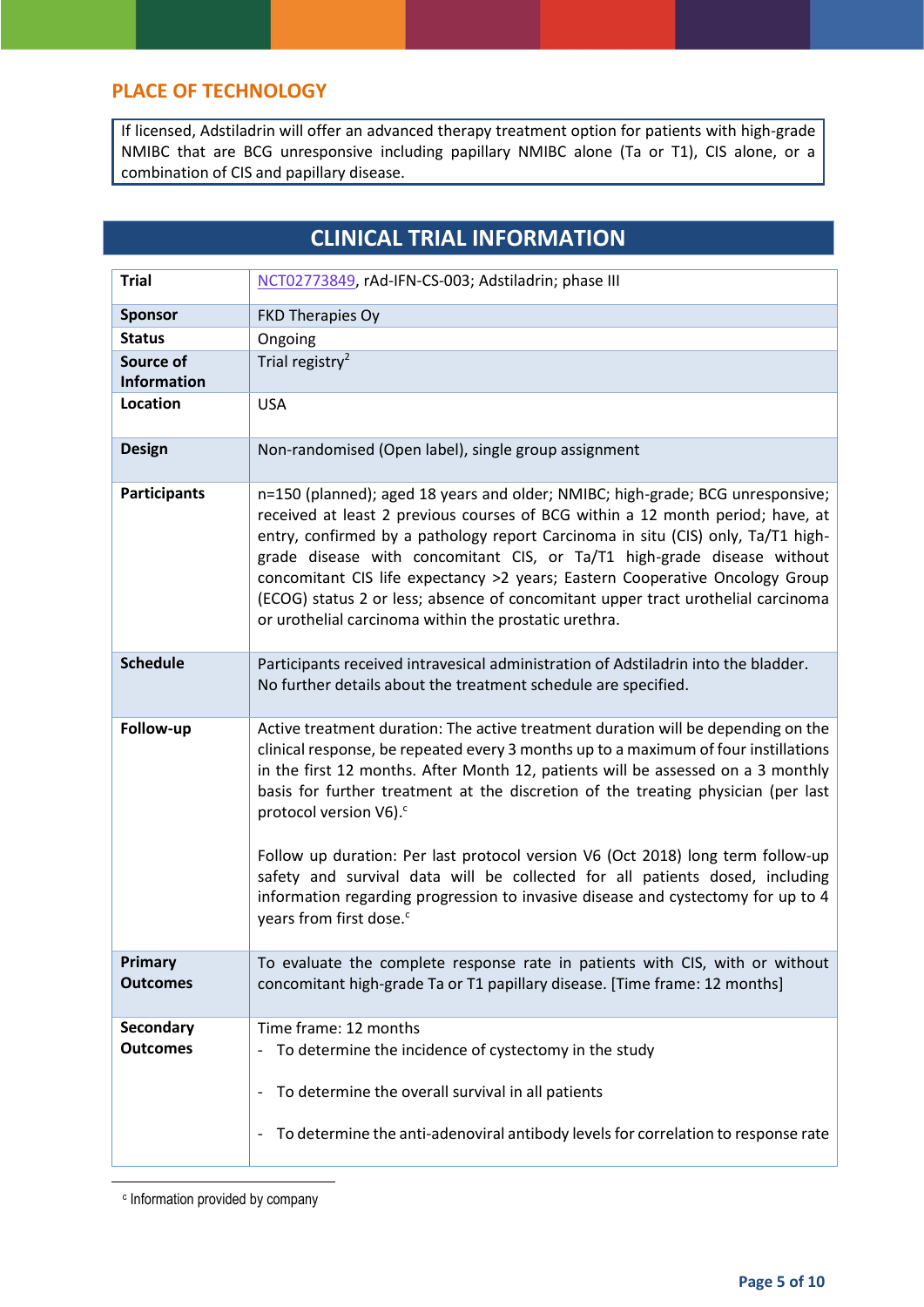|                                   | Time Frame: up to 12 months<br>- To evaluate the rate of event-free survival, where event-free survival is defined<br>as high-grade recurrence free survival in patients with high-grade Ta or T1<br>disease (without concomitant CIS) |
|-----------------------------------|----------------------------------------------------------------------------------------------------------------------------------------------------------------------------------------------------------------------------------------|
|                                   | Time frame: 24 months<br>- To evaluate the safety of Adstiladrin                                                                                                                                                                       |
|                                   | Time frame: up to 24 months<br>To evaluate the durability of complete response in patients with CIS (with or<br>$\overline{\phantom{a}}$<br>without concomitant Ta or T1 papillary disease) who achieve a complete<br>response.        |
|                                   | To evaluate the durability of event-free survival in patients with high-grade Ta<br>$\overline{\phantom{a}}$<br>or T1 papillary disease (without concomitant CIS), who have no recurrence of<br>high-grade Ta or T1 papillary disease. |
|                                   | Time frame: 36 months                                                                                                                                                                                                                  |
|                                   | - To determine the durability of response during the long term follow up period.                                                                                                                                                       |
| <b>Key Results</b>                |                                                                                                                                                                                                                                        |
| <b>Adverse effects</b><br>(AEs)   |                                                                                                                                                                                                                                        |
| <b>Expected</b><br>reporting date | Primary completion date reported as June 2019.                                                                                                                                                                                         |

| <b>Trial</b>                        | NCT01687244, rAd-IFN-CS-002; Adstiladrin; phase II                                                                                                                                                                                                                                                 |
|-------------------------------------|----------------------------------------------------------------------------------------------------------------------------------------------------------------------------------------------------------------------------------------------------------------------------------------------------|
| <b>Sponsor</b>                      | FKD Therapies Oy                                                                                                                                                                                                                                                                                   |
| <b>Status</b>                       | Published                                                                                                                                                                                                                                                                                          |
| Source of                           | Publication, <sup>27</sup> trial registry <sup>4</sup>                                                                                                                                                                                                                                             |
| <b>Information</b>                  |                                                                                                                                                                                                                                                                                                    |
| <b>Location</b>                     | <b>USA</b>                                                                                                                                                                                                                                                                                         |
| <b>Design</b>                       | Randomised, parallel assignment, open label                                                                                                                                                                                                                                                        |
| <b>Participants</b>                 | n=40; aged 18years and older; NMIBC; high grade; BCG-refractory or relapsed.                                                                                                                                                                                                                       |
| <b>Schedule</b>                     | Participants were randomised to Adstiladrin 1x10^11vps/ml or Adstiladrin 3x10^11<br>vps/ml. The total dose will be given as a single, one-hour intravesical administration<br>which may, depending on clinical response, be repeated every 3 months up to a<br>maximum of 4 instillations.         |
| Follow-up                           | Active treatment duration: not specified.<br>Follow-up duration up to 360 days                                                                                                                                                                                                                     |
| Primary<br><b>Outcomes</b>          | Incidence of high grade-recurrence free survival at 360 days [ Time frame: 360<br>days ]                                                                                                                                                                                                           |
| <b>Secondary</b><br><b>Outcomes</b> | Time frame: 360 days<br>- Safety of Adstiladrin<br>- Incidence of cystectomy in all patients<br>- Overall survival in all patients.<br>- Number of patients with elevated IFN alpha2b protein levels in serum<br>- Number of patients with elevated levels of anti-IFN alpha2b antibodies in serum |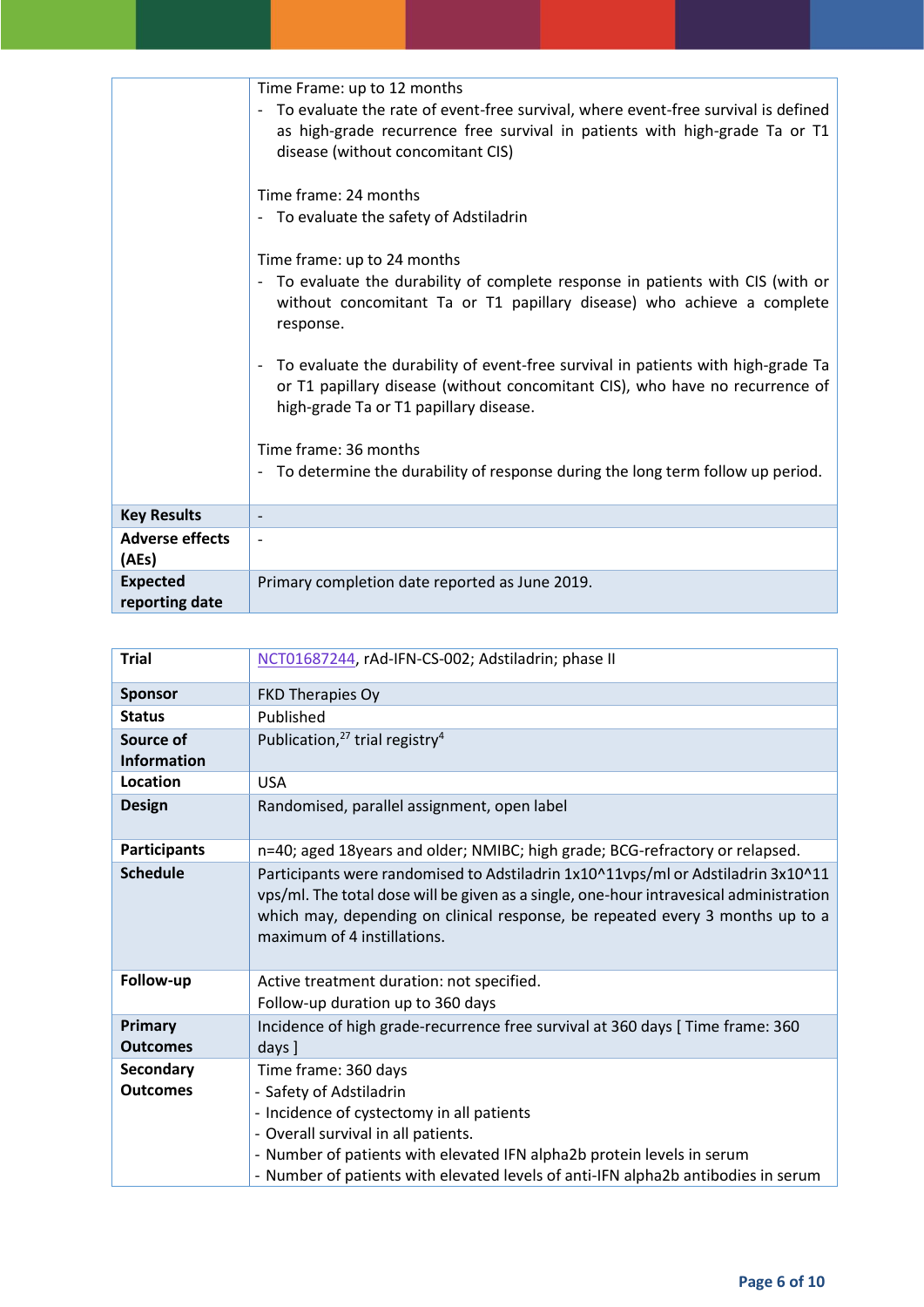|                        | - Number of patients with elevated levels of anti-adenovirus type 5 antibodies in<br>serum                                                                                                                                                                                                                                                                                                                                                                                                                                                           |
|------------------------|------------------------------------------------------------------------------------------------------------------------------------------------------------------------------------------------------------------------------------------------------------------------------------------------------------------------------------------------------------------------------------------------------------------------------------------------------------------------------------------------------------------------------------------------------|
|                        | Time frame: 90 days<br>- Incidence of high grade recurrence-free survival at 3 months (90 days).                                                                                                                                                                                                                                                                                                                                                                                                                                                     |
|                        | Time frame: 103 days                                                                                                                                                                                                                                                                                                                                                                                                                                                                                                                                 |
|                        | - Number of patients with elevated levels of viral vector in blood                                                                                                                                                                                                                                                                                                                                                                                                                                                                                   |
|                        | - Number of patients with elevated levels of viral vector in urine                                                                                                                                                                                                                                                                                                                                                                                                                                                                                   |
|                        | - Number of patients with elevated IFN alpha2b protein levels in urine                                                                                                                                                                                                                                                                                                                                                                                                                                                                               |
|                        |                                                                                                                                                                                                                                                                                                                                                                                                                                                                                                                                                      |
|                        | Time frame: 180 days                                                                                                                                                                                                                                                                                                                                                                                                                                                                                                                                 |
|                        | - Incidence of high grade-recurrence-free survival at 6 months (180 days).                                                                                                                                                                                                                                                                                                                                                                                                                                                                           |
|                        |                                                                                                                                                                                                                                                                                                                                                                                                                                                                                                                                                      |
|                        | Time frame: 270 days                                                                                                                                                                                                                                                                                                                                                                                                                                                                                                                                 |
|                        | - Incidence of high grade-recurrence-free survival at 9 months (270 days).                                                                                                                                                                                                                                                                                                                                                                                                                                                                           |
|                        |                                                                                                                                                                                                                                                                                                                                                                                                                                                                                                                                                      |
| <b>Key Results</b>     | Forty patients received Adstiladrin ( $1 \times 10^211$ vp/mL, n = 21; $3 \times 10^211$ vp/mL, n =<br>19) between November 5, 2012, and April 8, 2015. Fourteen patients (35.0%; 90%<br>CI, 22.6% to 49.2%) remained free of HG recurrence 12 months after initial<br>treatment. Comparable 12-month HG RFS was noted for both doses. Of these 14<br>patients, two experienced recurrence at 21 and 28 months, respectively, after<br>treatment initiation, and one died as a result of an upper tract tumour at 17 months<br>without a recurrence. |
| <b>Adverse effects</b> | Adstiladrin was well tolerated; no grade four or five adverse events (AEs) occurred,                                                                                                                                                                                                                                                                                                                                                                                                                                                                 |
| (AEs)                  | and no patient discontinued treatment because of an adverse event. The most                                                                                                                                                                                                                                                                                                                                                                                                                                                                          |
|                        | frequently reported drug-related AEs were micturition urgency ( $n = 16$ ; 40%),                                                                                                                                                                                                                                                                                                                                                                                                                                                                     |
|                        | dysuria (n = 16; 40%), fatigue (n = 13; 32.5%), pollakiuria (n = 11; 28%), and                                                                                                                                                                                                                                                                                                                                                                                                                                                                       |
|                        | haematuria and nocturia (n = 10 each; 25%).                                                                                                                                                                                                                                                                                                                                                                                                                                                                                                          |
| <b>Expected</b>        |                                                                                                                                                                                                                                                                                                                                                                                                                                                                                                                                                      |
| reporting date         |                                                                                                                                                                                                                                                                                                                                                                                                                                                                                                                                                      |

# **ESTIMATED COST**

The cost of Adstiladrin is not yet known.

# **ADDITIONAL INFORMATION**

# **RELEVANT GUIDANCE**

#### **NICE GUIDANCE**

- NICE guideline. Bladder cancer: diagnosis and management (NG2). February 2015.
- NICE quality standard. Bladder cancer (QS106). December 2015.
- NICE interventional procedure guidance in development. Transurethral laser ablation for nonmuscle invasive bladder cancer (GID-IPG10100). Expected date of issue to be confirmed.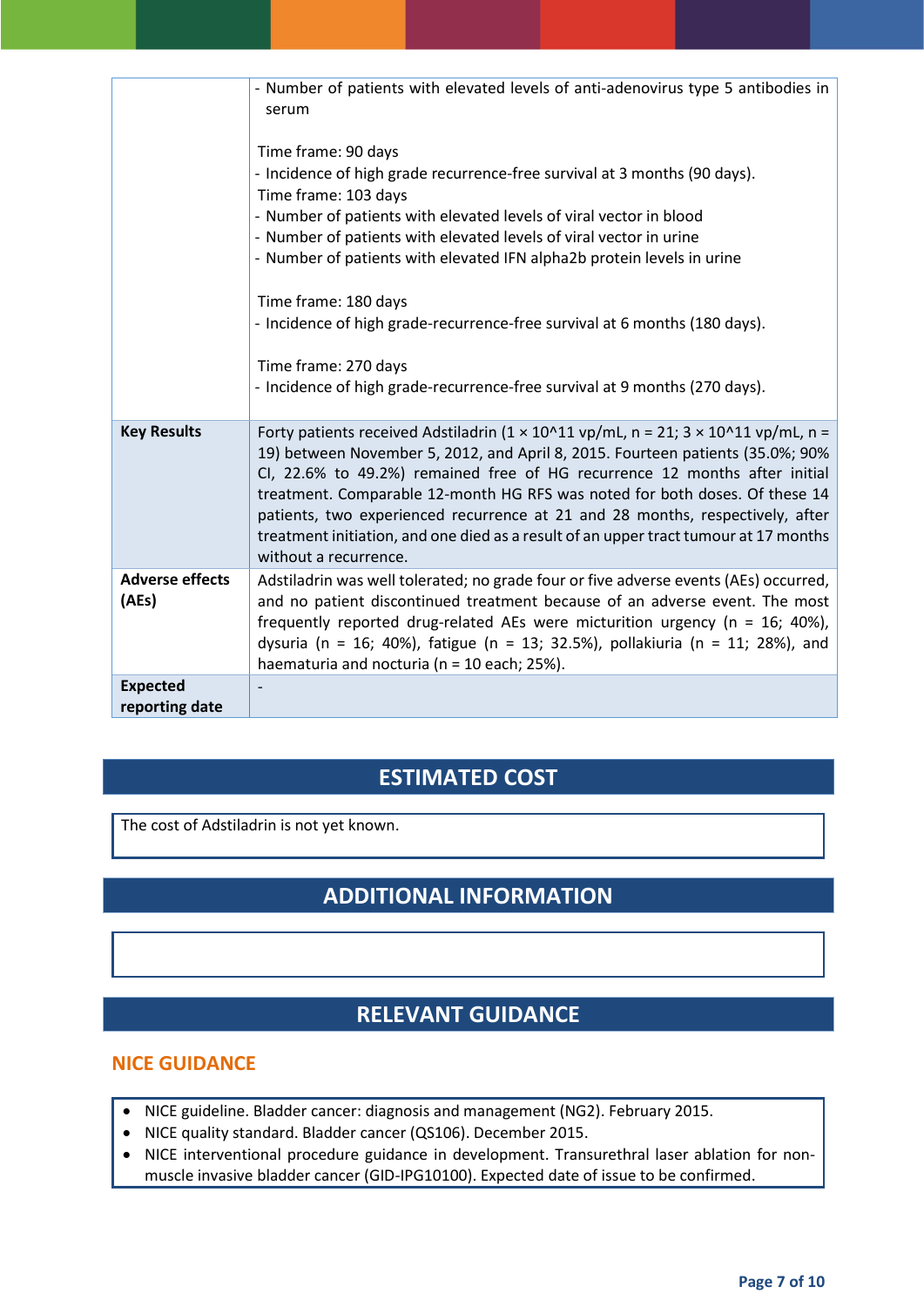- NICE interventional procedure guidance in development. Electrically-stimulated intravesical chemotherapy for non-muscle invasive bladder cancer (IPG638). January 2019.
- NICE interventional procedure guidance. Intravesical microwave hyperthermia and chemotherapy for non-muscle-invasive bladder cancer (IPG628). September 2018.

#### **NHS ENGLAND (POLICY/COMMISSIONING) GUIDANCE**

- NHS England. 2013/14 NHS Standard Contract for Cancer: Chemotherapy (Adult). B15/S/a.
- NHS England. 2013/14 NHS Standard Contract for Cancer: Radiotherapy (All Ages). B01/S/a.
- NHS England. Clinical Commissioning Policy: Robotic Assisted Surgery for Bladder Cancer. July 2016. 16033/P

#### **OTHER GUIDANCE**

- NHS England. Guidelines for the Management of Bladder Cancer. 2016.<sup>28</sup>
- European Society for Medical Oncology (ESMO). Bladder cancer: ESMO Practice Guidelines for diagnosis, treatment and follow-up. 2014.<sup>29</sup>

### **REFERENCES**

- 1 PR Newswire. *Novel gene therapy shows three-fold improvement in recurrence-free survival in high-risk, early-stage bladder cancer patients where current gold-standard treatment fails.* 24 August 2017. Available from[: https://www.prnewswire.com/news-releases/novel-gene](https://www.prnewswire.com/news-releases/novel-gene-therapy-shows-three-fold-improvement-in-recurrence-free-survival-in-high-risk-early-stage-bladder-cancer-patients-where-current-gold-standard-treatment-fails-300509074.html)[therapy-shows-three-fold-improvement-in-recurrence-free-survival-in-high-risk-early-stage](https://www.prnewswire.com/news-releases/novel-gene-therapy-shows-three-fold-improvement-in-recurrence-free-survival-in-high-risk-early-stage-bladder-cancer-patients-where-current-gold-standard-treatment-fails-300509074.html)[bladder-cancer-patients-where-current-gold-standard-treatment-fails-300509074.html](https://www.prnewswire.com/news-releases/novel-gene-therapy-shows-three-fold-improvement-in-recurrence-free-survival-in-high-risk-early-stage-bladder-cancer-patients-where-current-gold-standard-treatment-fails-300509074.html) [Accessed 24 January 2019].
- 2 ClinicalTrials.gov. *A study to evaluate INSTILADRIN® in patients with high-grade, Bacillus Calmette-Guerin (BCG) unresponsive NMIBC*. *Trial ID: NCT02773849*. Available from: <https://clinicaltrials.gov/ct2/show/NCT02773849> [Accessed 24 January 2019].
- 3 Shore ND, Boorjian SA, Canter DJ, et al. Intravesical rAd–IFNα/Syn3 for patients with highgrade, bacillus calmette-guerin–refractory or relapsed non–muscle-invasive bladder cancer: a phase II randomized study. *Journal of Clinical Oncology*. 2017 August 23;35(30):3410-6. Available from[: https://doi.org/10.1200/JCO.2017.72.3064](https://doi.org/10.1200/JCO.2017.72.3064)
- 4 ClinicalTrials.gov. *Efficacy & safety of rAd-IFN administered with celecoxib & gemcitabine in patients with malignant pleural mesothelioma (INFINITE)*. *Trial ID: NCT03710876*. 2018. Status: Not yet recruiting. Available from:<https://clinicaltrials.gov/ct2/show/NCT03710876> [Accessed 6 February].
- 5 Cancer Research UK. *Bladder cancer.* . Available from: <https://www.cancerresearchuk.org/about-cancer/bladder-cancer/about> [Accessed 24 January 2019].
- 6 NHS. *Bladder cancer: overview.* Available from: [https://www.nhs.uk/conditions/bladder](https://www.nhs.uk/conditions/bladder-cancer/)[cancer/](https://www.nhs.uk/conditions/bladder-cancer/) [Accessed 24 January 2019].
- 7 Cancer Research UK. *Bladder cancer: types.* Available from: <https://www.cancerresearchuk.org/about-cancer/bladder-cancer/types-stages-grades/types> [Accessed 24 January 2019].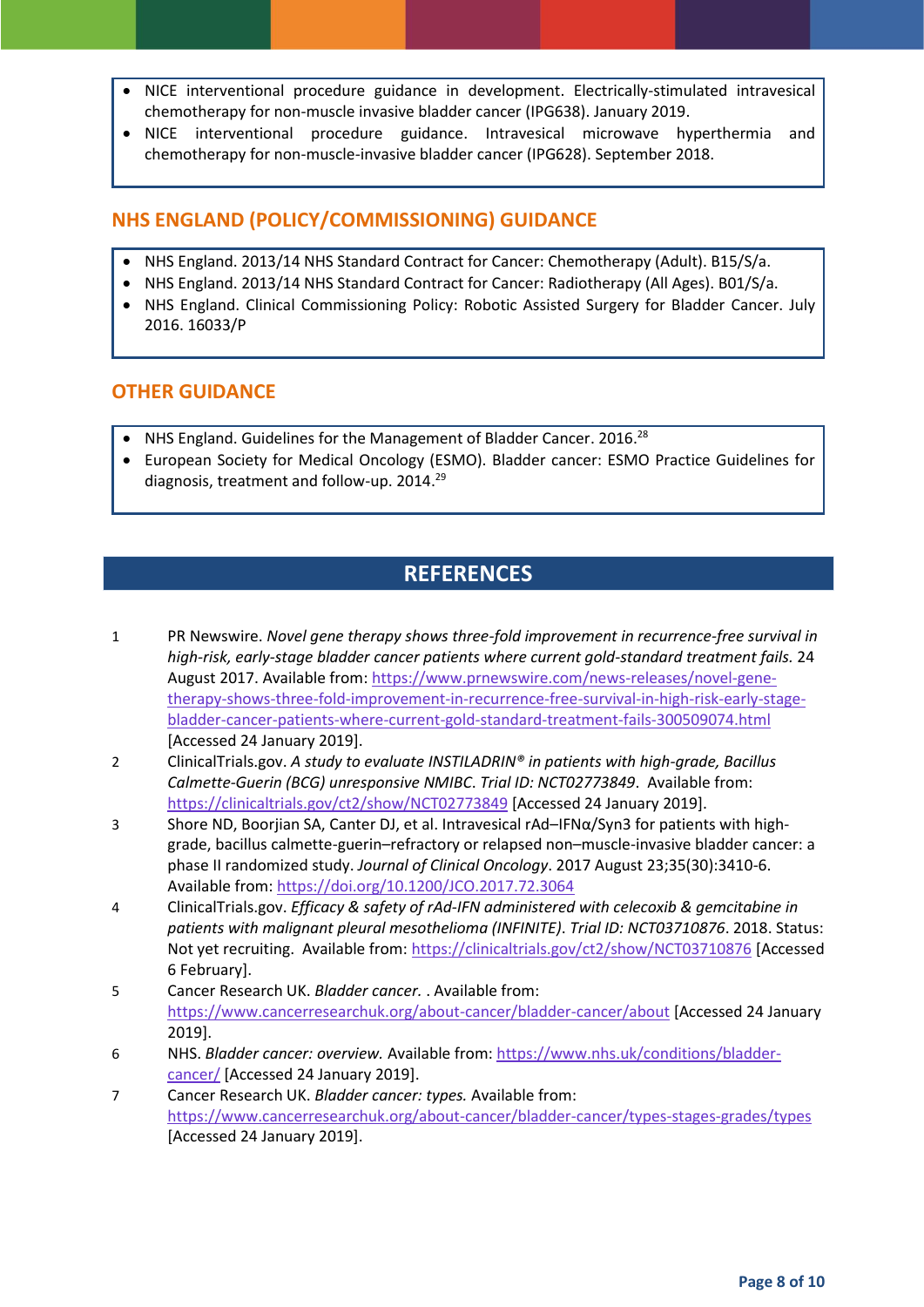- 8 Cancer Research UK. *Early (non muscle invasive) bladder cancer staging.* Available from: [https://www.cancerresearchuk.org/about-cancer/bladder-cancer/types-stages-grades/early](https://www.cancerresearchuk.org/about-cancer/bladder-cancer/types-stages-grades/early-superficial)[superficial](https://www.cancerresearchuk.org/about-cancer/bladder-cancer/types-stages-grades/early-superficial) [Accessed 25 January 2019].
- 9 Cancer Research UK. *Bladder cancer: grades.* Available from: <https://www.cancerresearchuk.org/about-cancer/bladder-cancer/types-stages-grades/grades> [Accessed 29 January 2019].
- 10 NHS. *Bladder cancer: causes.* Available from[: https://www.nhs.uk/conditions/bladder](https://www.nhs.uk/conditions/bladder-cancer/causes/)[cancer/causes/](https://www.nhs.uk/conditions/bladder-cancer/causes/) [Accessed 25 January 2019].
- 11 Cancer Research UK. *Bladder cancer: risks and causes.* Available from: <https://www.cancerresearchuk.org/about-cancer/bladder-cancer/risks-causes> [Accessed 25 January 2019].
- 12 NHS. *Bladder cancer: symptoms.* Available from[: https://www.nhs.uk/conditions/bladder](https://www.nhs.uk/conditions/bladder-cancer/symptoms/)[cancer/symptoms/](https://www.nhs.uk/conditions/bladder-cancer/symptoms/) [Accessed 25 January 2019].
- 13 NHS. *Bladder cancer: complications.* Available from[: https://www.nhs.uk/conditions/bladder](https://www.nhs.uk/conditions/bladder-cancer/complications/)[cancer/complications/](https://www.nhs.uk/conditions/bladder-cancer/complications/) [Accessed 25 January 2019].
- 14 Office for National Statistics. *Cancer Registration Statistics, England, 2016*. Available from: [https://www.ons.gov.uk/peoplepopulationandcommunity/healthandsocialcare/conditionsand](https://www.ons.gov.uk/peoplepopulationandcommunity/healthandsocialcare/conditionsanddiseases/datasets/cancerregistrationstatisticscancerregistrationstatisticsengland) [diseases/datasets/cancerregistrationstatisticscancerregistrationstatisticsengland](https://www.ons.gov.uk/peoplepopulationandcommunity/healthandsocialcare/conditionsanddiseases/datasets/cancerregistrationstatisticscancerregistrationstatisticsengland) [Downloaded 24 August 2018].
- 15 Cancer Research UK. *Selected Cancers, Number of Projected and Observed Cases and European Age-Standardised Incidence Rates per 100,000 people by Cancer Type and Sex*. Available from: [http://www.cancerresearchuk.org/health-professional/cancer-statistics/incidence/common](http://www.cancerresearchuk.org/health-professional/cancer-statistics/incidence/common-cancers-compared#heading-Four)[cancers-compared#heading-Four](http://www.cancerresearchuk.org/health-professional/cancer-statistics/incidence/common-cancers-compared#heading-Four) [Downloaded 9March 2018].
- 16 Cancer Research UK. *Bladder cancer incidence statistics.* Available from: [https://www.cancerresearchuk.org/health-professional/cancer-statistics/statistics-by-cancer](https://www.cancerresearchuk.org/health-professional/cancer-statistics/statistics-by-cancer-type/bladder-cancer/incidence#heading-Three)[type/bladder-cancer/incidence#heading-Three](https://www.cancerresearchuk.org/health-professional/cancer-statistics/statistics-by-cancer-type/bladder-cancer/incidence#heading-Three) [Accessed 29 January 2019].
- 17 Veeratterapillay R, Heer R, Johnson MI, et al. High-Risk Non-Muscle-Invasive Bladder Cancer-Therapy Options During Intravesical BCG Shortage. *Current urology reports*. 2016;17(9):68. Available from: [https://doi.org/10.1007/s11934-016-0625-z.](https://doi.org/10.1007/s11934-016-0625-z)
- 18 Rayn KN, Hale GR, Grave GP-L, et al. New therapies in nonmuscle invasive bladder cancer treatment. *Indian journal of urology*. 2018 January-March;34(1):11-9. Available from: [https://doi.org/10.4103/iju.IJU\\_296\\_17.](https://doi.org/10.4103/iju.IJU_296_17)
- 19 NHS Digital. *Hospital Admitted Patient Care Activity, 2017-18*. Available from: [https://digital.nhs.uk/data-and-information/publications/statistical/hospital-admitted](https://digital.nhs.uk/data-and-information/publications/statistical/hospital-admitted-patient-care-activity/2017-18)[patient-care-activity/2017-18](https://digital.nhs.uk/data-and-information/publications/statistical/hospital-admitted-patient-care-activity/2017-18) [Downloaded 27 November 2018].
- 20 Office for National Statistics. *Death Registrations Summary Statistics, England and Wales, 2017*. Available from: [https://www.ons.gov.uk/peoplepopulationandcommunity/birthsdeathsandmarriages/deaths/](https://www.ons.gov.uk/peoplepopulationandcommunity/birthsdeathsandmarriages/deaths/datasets/deathregistrationssummarytablesenglandandwalesreferencetables) [datasets/deathregistrationssummarytablesenglandandwalesreferencetables](https://www.ons.gov.uk/peoplepopulationandcommunity/birthsdeathsandmarriages/deaths/datasets/deathregistrationssummarytablesenglandandwalesreferencetables) [Downloaded 24 August 2018].
- 21 Cancer Research UK. *Selected Cancers, Number of Projected and Observed Deaths and European Age-Standardised Mortality Rates, by Cancer Type and Sex*. Available from: [https://www.cancerresearchuk.org/health-professional/cancer-statistics/statistics-by-cancer](https://www.cancerresearchuk.org/health-professional/cancer-statistics/statistics-by-cancer-type/lung-cancer/mortality#heading-Three)[type/lung-cancer/mortality#heading-Three](https://www.cancerresearchuk.org/health-professional/cancer-statistics/statistics-by-cancer-type/lung-cancer/mortality#heading-Three) [Downloaded 29 January 2019].
- 22 Office for National Statistics. *Cancer Survival in England: adults diagnosed between 2011 and 2015 and followed up to 2016*. Available from: [https://www.ons.gov.uk/peoplepopulationandcommunity/healthandsocialcare/conditionsand](https://www.ons.gov.uk/peoplepopulationandcommunity/healthandsocialcare/conditionsanddiseases/datasets/cancersurvivalratescancersurvivalinenglandadultsdiagnosed) [diseases/datasets/cancersurvivalratescancersurvivalinenglandadultsdiagnosed](https://www.ons.gov.uk/peoplepopulationandcommunity/healthandsocialcare/conditionsanddiseases/datasets/cancersurvivalratescancersurvivalinenglandadultsdiagnosed) [Downloaded 6 February 2018].
- 23 Cancer Research UK. *Bladder cancer statistics.* Available from: [https://www.cancerresearchuk.org/health-professional/cancer-statistics/statistics-by-cancer](https://www.cancerresearchuk.org/health-professional/cancer-statistics/statistics-by-cancer-type/bladder-cancer#heading-Two)[type/bladder-cancer#heading-Two](https://www.cancerresearchuk.org/health-professional/cancer-statistics/statistics-by-cancer-type/bladder-cancer#heading-Two) [Accessed 29 January 2019].
- 24 NHS. *Bladder cancer: treatment.* May 2018. Available from: <https://www.nhs.uk/conditions/bladder-cancer/treatment/> [Accessed 30 January 2019].